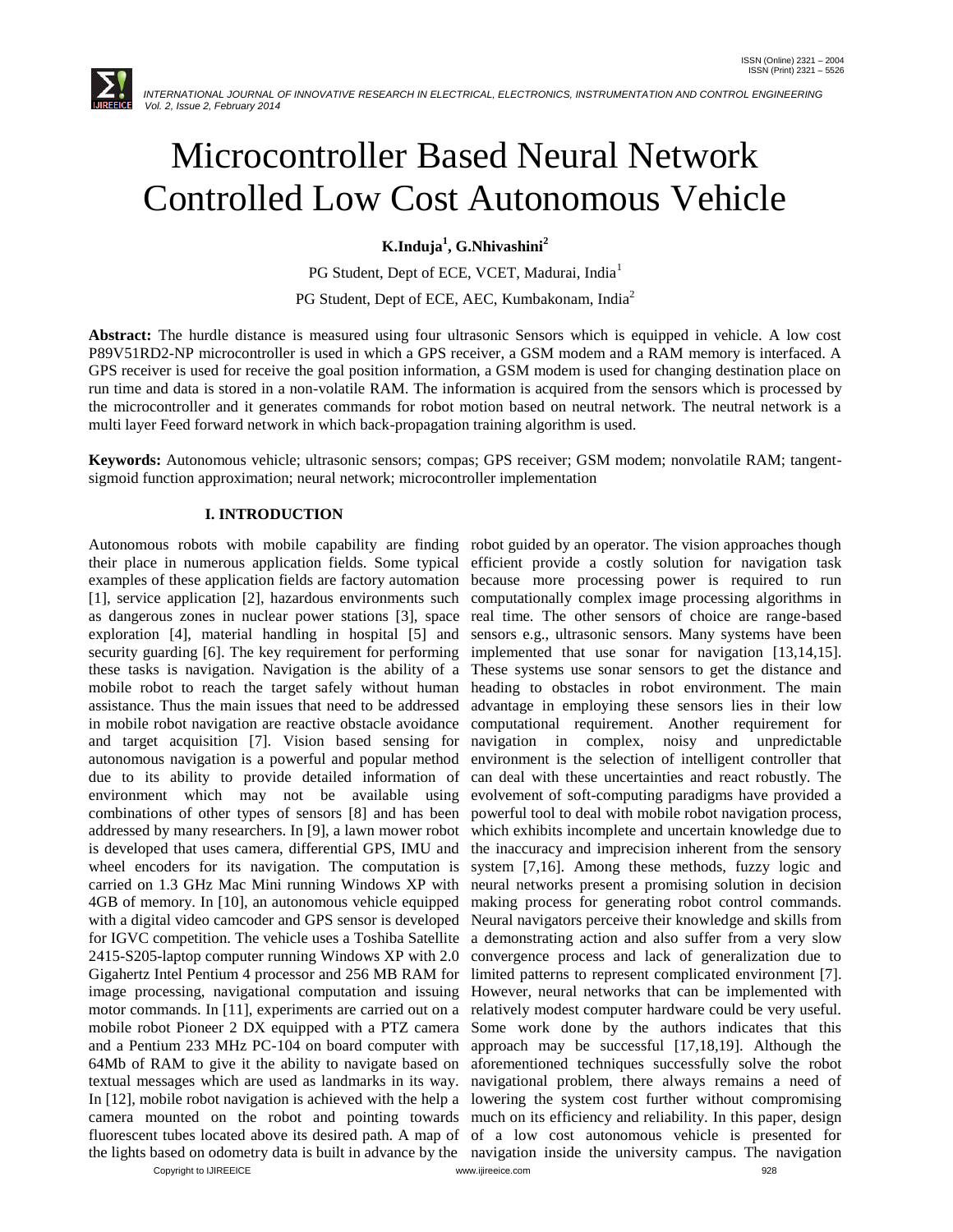

task is subdivided into hurdle avoidance seeking tasks. Hurdle avoidance is achieved with the help of four ultrasonic sensors. The range data from these sensors is fed to neural network running inside the microcontroller. To lower the computational burden on microcontroller, neural network is implemented with piecewise linear approximation of tangent-sigmoid activation function for neurons. Goal seeking behavior involves the data from compass, wheel encoder and GPS receiver which is processed by another microcontroller. Way point data for all stations is stored in a nonvolatile RAM. The main microcontroller fetches the desired data and generates motion commands for robot. A GSM modem is interfaced to the main controller for selecting start and goal stations for robot inside the university campus.

# **II. EXPERIMENTAL PROTOTYPE**

The experimentation is carried out on a four wheeled mobile robot which is a modified form of a readily available RC car. The modification is done by adding extra circuitry in order to generate useful data for training the neural network. Steering information is obtained by connecting a potentiometer to the steering rod. Operational amplifiers, LM311, are then used as comparators to classify this information as being left, centre and right. The rear wheels information is classified as either forward or backward. In order to create a perceptual link with the environment, four ultrasonic sensors, SRF04, are mounted on the robot. Three sensors are mounted in front while one sensor is mounted on the rear side of the robot. The P89V51RD2 are 80C51 microcontrollers with 64kB flash and 1024 B of data RAM. A key feature of the P89V51RD2 is its X2 mode option. The design engineer can choose to run the application with the conventional 80C51 clock rate (12 clocks per machine cycle) or select the X2 mode (six clocks per machine cycle) to achieve twice the throughput at the same clock frequency.

The flash program memory supports both parallel programming and in serial ISP. Parallel programming mode offers gang-programming at high speed, reducing programming costs and time to market. ISP allows a device to be reprogrammed in the end product under software control. The capability to field/update the application firmware makes a wide range of applications possible. The block diagram of the system is shown in Fig. 1 while the experimental prototype is shown in Fig. 2.

#### **III.NAVIGATION SYSTEM**

Navigation problem is decomposed into obstacle avoidance and goal reaching problems.

#### *A. Obstacle Avoidance*

When a mobile robot is traveling towards its final target, it might face a variety of obstacles in its way. A

**GSM** Mobile **UART** Alpha Numeric LCD Tx Microcontroller 2 ULTRASONIC SENSOR P89V51RD2  $\overline{\mathsf{Lsp}}$ **IJART** Microcontroller **UART** GSM Rx GPS Rx Module **DC** Motor **MOTOR MOTOR** Driving Circuit **DC** power Adapter supply5v,12v,DC





Figure 2. Experimental Prototype

*1) Gathering experimental data and pre-processing:* A number of experiments are conducted to gather training and validation data with the help of ultrasonic sensors mounted on the robot. Used to detect the move of human or object. Suitable for indoor and outdoor burglar-proof application, vehicle burglar-proof application, ATM surveillance camera, warehouse surveillance camera, and safety warning application in dangerous site where voltage and temperature exist.. However in order to reduce the complexity, distance information from left and right ultrasonic sensor is divided into four regions: very near, near, far, very far and is represented by two bits for each sensor. Also, the distance information from centre and back ultrasonic sensor is divided into two regions: near and far and is represented by one bit for each sensor. The sensor placement with regions is shown in Fig. 3. Because the training data set also contains output commands, the control commands for motors are encoded in 4 bits with 2 bits representing the status of each motor.

Hurdle Data Set  $(H)= \{(L_s, R_s, C_{os})$ for  $0 \le L_s$ ,  $R_s, C_{os} < 3\}$  (1) Motor Command Set  $(M)=\{(S_m, R_m)$ for  $0 \le S_m, R_m \le 3\}$  (2) Training Data Set  $(T) = \{(H, M)\}\$  (3)

During an experiment, car is run with the help of remote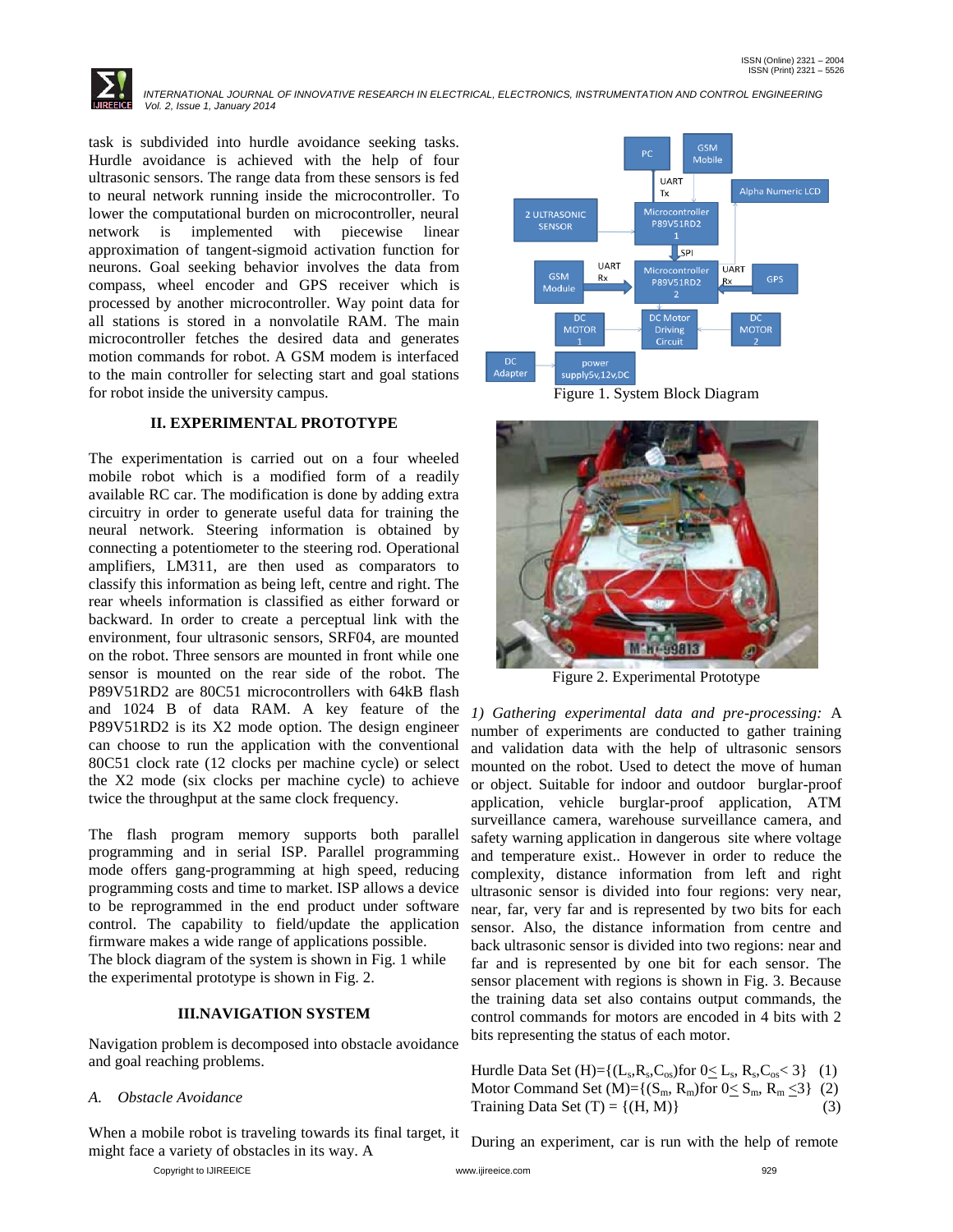

control and different sample values are collected corresponding to different environment conditions with each sample value being a packet consisting of 10 bits. These packets are then transferred by the microcontroller to PC through parallel port. A set of training examples is shown in table 1.

*2) Neural network design:* The neural network used is multi layer feed-forward network with back propagation learning algorithm and is designed using MATLAB® programming environment. The employed configuration contains 3 neurons in the input layer, 6 in the hidden layer and 4 in the output layer as shown in Fig. 4. The numbers of neurons in hidden layer are selected on trial and error basis. Three inputs to the neural network are distance information from 4 sensors. Centre and back sensors are combined to form one input while other two inputs are from left and right sensors. The outputs from the neural network are direct commands for motors. The activation function used for hidden layer is tangent-sigmoid function while pure linear function is employed in output layer. The output of a neuron can be expressed by the equation:  $Y_i = T \left( \sum_i (X_i * W_{ij}) \right)$  (4)

where T is the transfer function which is made user selectable, either sigmoid, threshold or custom made. This equation will be applied to calculate the output of hidden and output layer. For hidden layer, (4) will be





Figure 3. Regions Corresponding to Sensor Values

| TABLE I                     |
|-----------------------------|
| RULES FOR TRAINING EXAMPLES |

| Rule            | SL | SR | $SC_0$ $LT$ $RT$ |  | $\bf FD$ | BK |
|-----------------|----|----|------------------|--|----------|----|
|                 |    |    |                  |  |          |    |
| Forward         |    |    |                  |  |          |    |
| F. Right        |    |    |                  |  |          |    |
| F. Left         |    |    |                  |  |          |    |
| <b>B.</b> Right |    |    |                  |  |          |    |
| $B.$ Left       |    |    |                  |  |          |    |
| Stop            |    |    |                  |  |          |    |
|                 |    |    |                  |  |          |    |



Experimental data is divided into two sets: training data set and validation data set. During training, for each sample value, error is calculated between the desired output "H" and network calculated output "Y":

 $E = H - Y$  (6)

The error is minimized by using back propagation training algorithm. The algorithm minimizes the error by updating the weights and biases of the network. For a tangentsigmoid function, new weights are calculated according to the relation:

| $W_{new} = W_{old} + \eta (1 - \alpha) \Delta W + \alpha \Delta W_{old}$ |
|--------------------------------------------------------------------------|
| where $\Delta W$ is the weight correction factor and $\alpha$ is the     |
| momentum factor used for convergence of network output                   |
| to desired behavior by speeding up the iterative process.                |
| After performance goal is met in training phase, the                     |
| network is tested with validation data set. This data set is             |
| used to avoid over-fitting the network to the training data.             |
| The training error graph showing the performance of                      |
| network is shown in Fig. 5.                                              |

*3) Neural network implementation:* After offline training in MATLAB®, the neural network is implemented using 89C52 microcontroller. Keeping in view the low memory and processing power of the microcontroller, tangentsigmoid function is converted into piecewise linear function for implementation using microcontroller and the converged weights are converted into integer form.



Figure 5 training Error Graph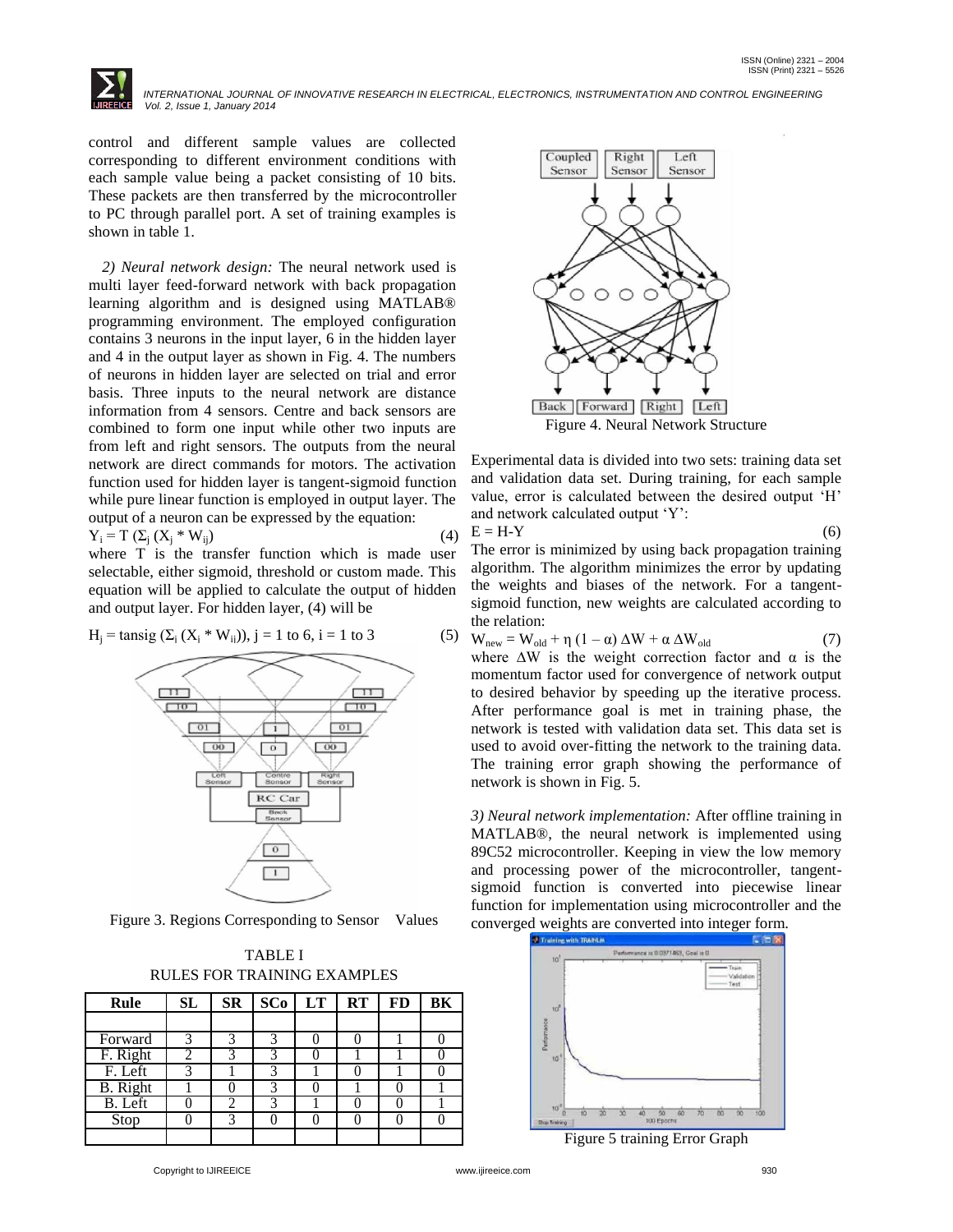

A comparison of actual tangent-sigmoid function and its approximation is shown in Fig. 6.

## *B. Goal Reaching*

Goal reaching task combines information from compass, wheel encoders, GPS receiver and GSM mode. The flow chart for this task is shown in Fig. 7. The vehicle is initialized with the start and goal locations by using SMS service of GSM network GPS-634R" is a highly integrated smart GPS module with a ceramic GPS patch antenna. The antenna is connected to the module via an LNA. The module is with 51 channel acquisition engine and 14 channel track engine, which be capable of receiving signals from up to 65 GPS satellites and transferring them into the precise position and timing information that can be read over either UART port or RS232 serial port. Small size and high-end GPS functionality are at low power consumption, Both of the LVTTL-level and RS232 signal interface are provided on the interface connector, supply voltage of 3.6V~6.0V is supported. The smart GPS antenna module is available as an off-the-shelf component, 100% tested. The smart GPS antenna module can be offered for OEM applications with the versatile adaptation in form and connection. Additionally, the antenna can be tuned to the final systems' circumstances.. The heading algorithm is described as:

ROBOT-HEADING( )

|                | $\circ$ b $\circ$ is the ibit $\circ$ ( )              |
|----------------|--------------------------------------------------------|
| 1              | $\Theta_{D}$ ightharpoonless Angle                     |
| $\overline{c}$ | $\Theta_{\rm M}$ Maximum Angle                         |
| 3456789        | while Destination Not Reached                          |
|                | <b>do</b> $\Theta_C \leftarrow$ Current Angle          |
|                | if $\theta_{\rm D} > \theta_{\rm C}$                   |
|                | then $\Theta_1 \leftarrow \Theta_{D} \cdot \Theta_{C}$ |
|                | $\Theta_2 \leftarrow (\Theta_M - \Theta_D) + \Theta_C$ |
|                | if $\theta_{\rm D} > \theta_{\rm C}$                   |
|                | then $\Theta_1 \leftarrow \Theta_C \cdot \Theta_D$     |
| 10             | $\Theta_2 \leftarrow (\Theta_M - \Theta_C) + \Theta_D$ |
| 11             | if $\theta_2 > \theta_1$                               |
| 12             | then                                                   |
| 13             | repeat RIGHT-AND-FORWARD()                             |
| 14             | until NO-OBSTACLE()                                    |
| 15             | if $\Theta_1 > \Theta_2$                               |
| 16             | then                                                   |
| 17             | repeat LEFT-AND-FORWARD()                              |
| 18             | until NO-OBSTACLE()                                    |
|                | - · · actual                                           |





Figure 7. Goal Reaching Behaviour

During navigation, if the obstacle avoidance system detects an obstacle, the control commands for avoiding the obstacle will override the normal commands provided by goal reaching system. In this case, vehicle will travel more distance than desired. The extra distance traveled by vehicle after avoiding the obstacle is recorded. Then knowing the current and destination (active waypoint) vehicle orientation, a new path is generated along with new distance to be traveled to reach that waypoint. When the vehicle reaches within 5 meter of current waypoint, position value is read with the help of GPS receiver and new waypoint is loaded.

#### **IV. RESULTS**

Ten experiments are performed with the designed vehicle for transportation of computer accessories inside the university campus and the success rate is found to be 80%. More refined algorithms are needed that will account for errors in odometry system and path generation for increasing the efficiency of the system further e.g., vector pursuit algorithm can be employed for path tracking. Shortest pathalgorithms can also be used for reducing the navigation time.

# **V. CONCLUSIONS**

In this paper, design of a low cost autonomous vehicle based on neural network is presented for mining areas, forestareas and military areas. Equipped with various sensors, the vehicle has the capability of navigating in complex environments avoiding the obstacles in its way